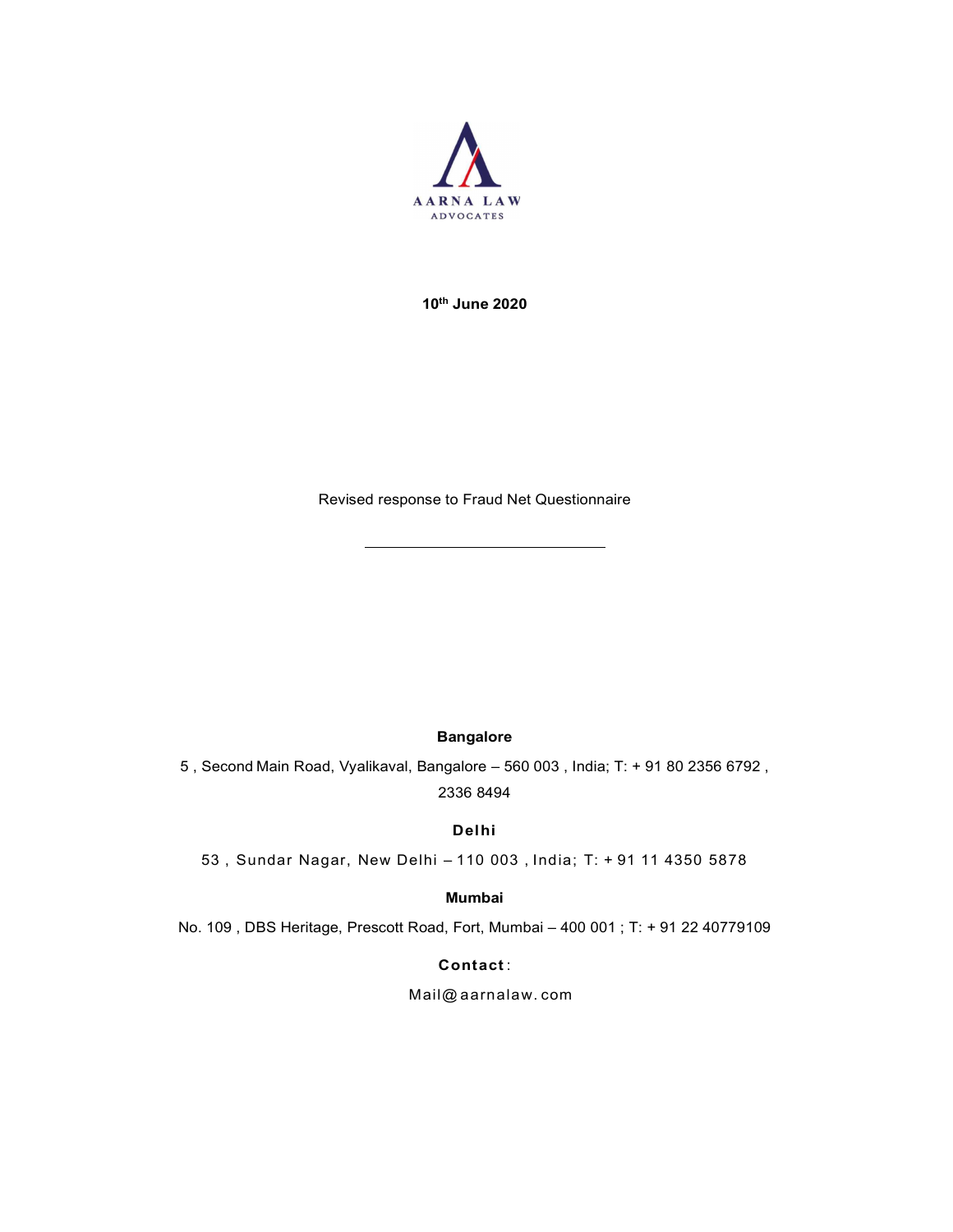# COUNTRY: INDIA

# 1. THE MOST CRITICAL PHASE OF THE CRISIS

As long as measures to prevent the spread of Covid-19 restrict freedom of movement: What are the effects of the Covid-19 crisis on civil justice?

### Is there special legislation on the effects of the crisis on civil justice?

No. There are no special legislations that have been enacted targeting the functioning of judicial institutions including tribunals.

The Government of India ("GoI") in the exercise of powers under the Disaster Management Act, 2005 ("Act") had imposed a complete lockdown upon any residents within the territory of India. The lockdown was extended till 31.05.2020 by subsequent notifications. Currently, w.e.f. 01.06.2020 all activities including movement of residents within the country have been permitted barring certain exceptions vide notification dated 30.05.2020. The said guidelines are to be in force till 30.06.2020. Also, lockdown continues to be imposed in certain areas identified as containment zones affecting the movement of residents to and from the said area.

#### Does the crisis have an effect on court hearings?

o Do court hearings take place during the crisis?

Yes. The courts are only taking up a certain category of matters including urgent matters, fresh e-filings, etc are being taken for court hearings with the consent of the parties and concerned advocates only through the medium of video conferencing facilities. Eg.

The Supreme Court of India ("SCI") pursuant circular dated 16.05.2020 had issued instructions for the functioning of virtual courts for the period of 18.05.2020 to 19.06.2020. The said circular specified the protocol and the category of matters that would be taken up by the SCI. Recently, a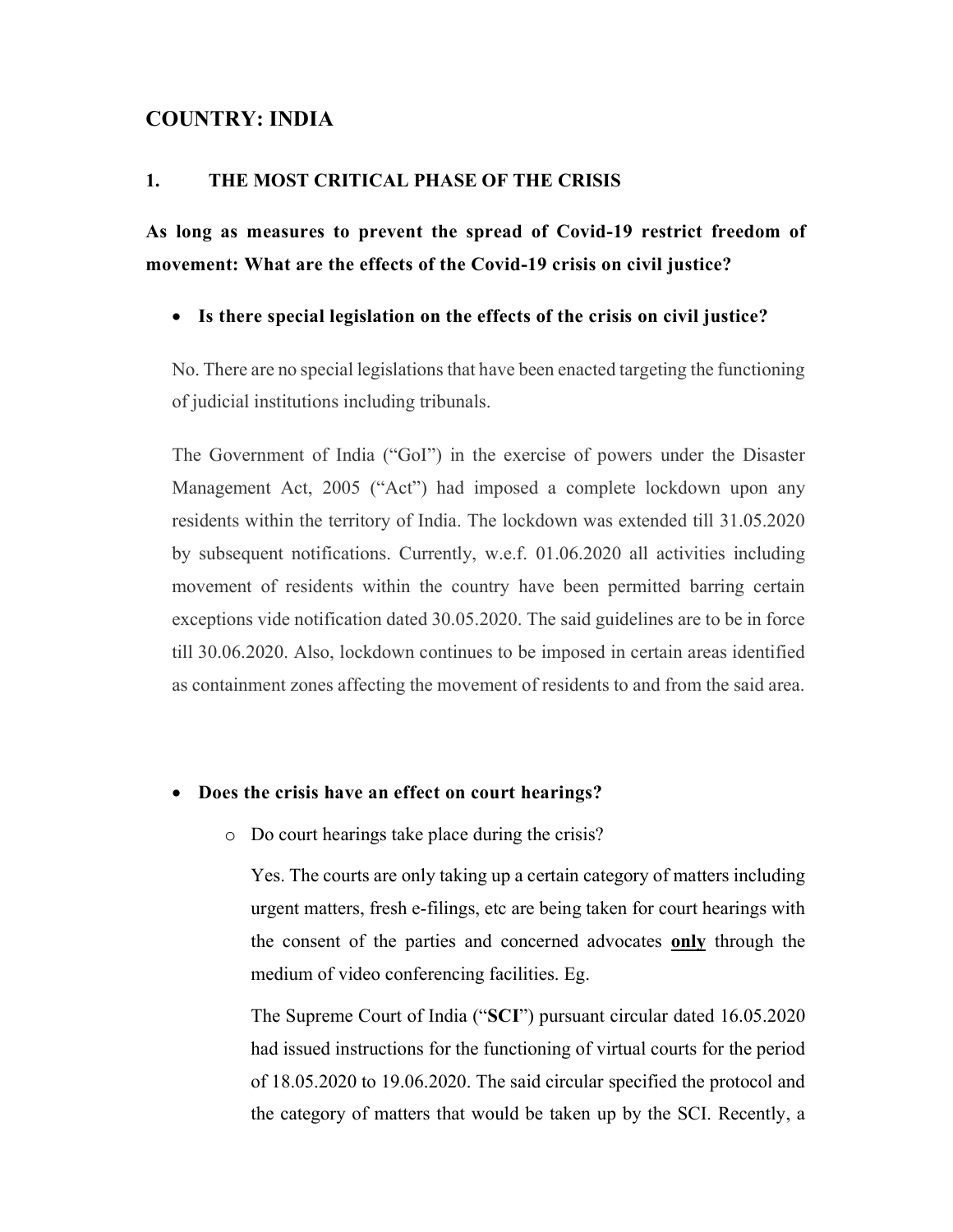circular dated 02.06.2020 issued by SCI mentions the possibility of inperson appearance/hearings subject to the consent of parties. Further, several High Courts located in state capitals such as the High Court of Delhi, High Court of Bombay, High Court of Karnataka, etc are following a similar practice.

o Do court hearings take place in the form of video conferences?

Yes. The court hearings are being conducted through the video conference facility only for limited matters which are urgent or have been notified by the concerned institution. The counsel for the parties must make a special application stating the grounds of urgency to the institution. The same is considered and if accepted, the matter is listed through video conference.

For example, the Supreme Court of India allowed the listing of urgent matters based on the application in prescribed format to be submitted by the Party-in-Person/Advocate on Record to the designated e-mail IDs and further, the hearing of such matters would be conducted strictly through video conferencing facilities using 'Vidyo' service. The aforesaid directions have been further replicated and implemented by the various High Courts and District Courts functioning in different states in India as per notifications issued by the respective Courts.

# Does the crisis have an effect on deadlines (of procedural and substantive law)?

o Are deadlines of ongoing proceedings affected?

Yes. With the functioning of judicial institutions restricted to urgent cases and hearings only, the deadlines for ongoing proceedings including matters such as extensions of any interim stay orders have been extended till further orders by the concerned institutions.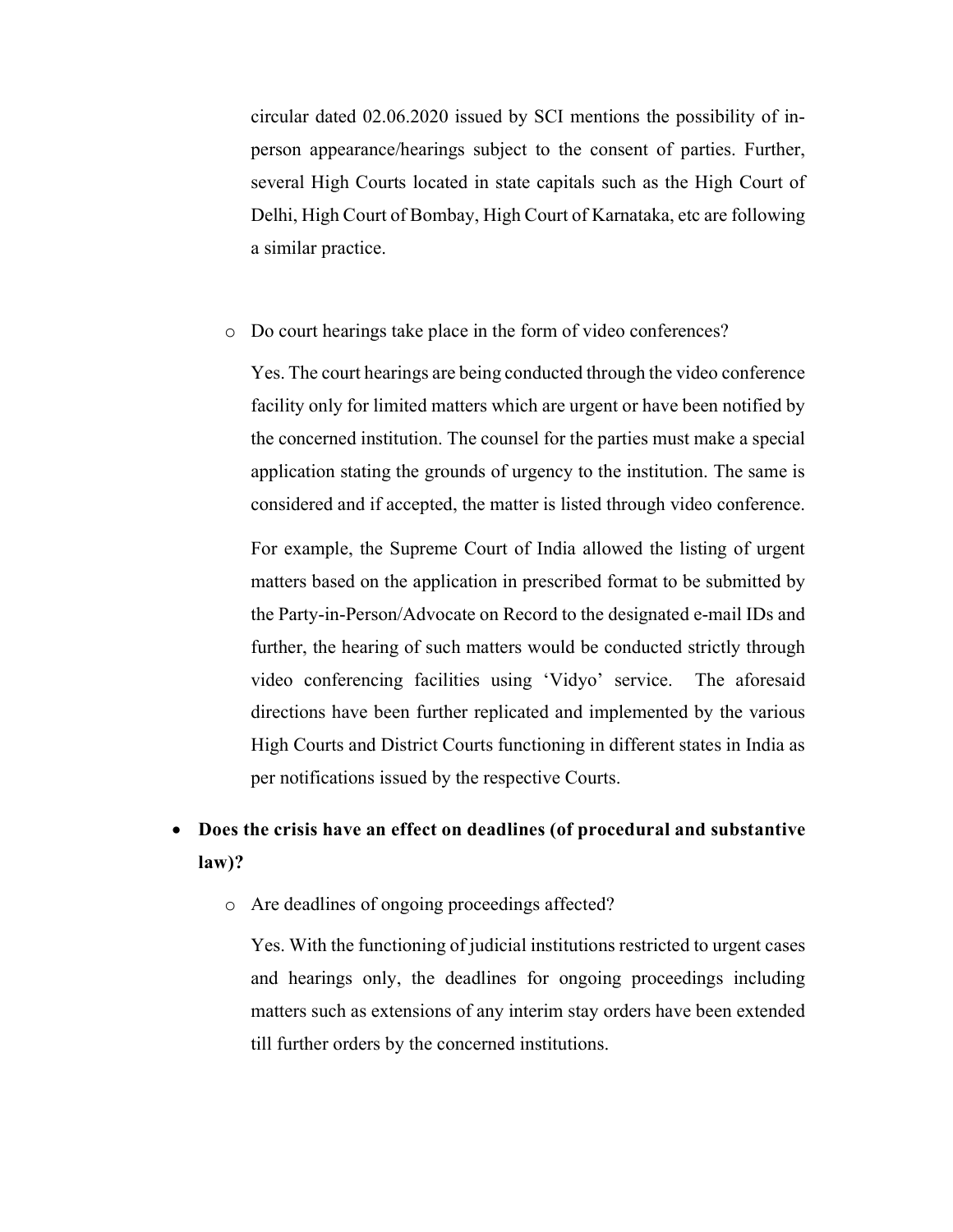o Are deadlines for bringing actions affected (limitation periods)?

Yes. The Supreme Court of India exercising its extraordinary powers under Article 142 of the Constitution of India has extended the limitation period of petitions/applications/suits/appeals and all other proceedings whether in Courts/Tribunals. The limitation period of matters stands extended w.e.f. 15.03.2020 till further orders to be passed in the future by the court.

# Does the crisis affect enforcement?

o Are enforcement orders issued?

Any enforcement orders that would constitute a matter of extreme urgency may be issued by the concerned judicial institution.

o Are there any effects on deadlines?

The deadlines in matters stand extended with restriction to urgent matters only.

# How do courts work during the crisis?

o Are courts closed?

No. The functioning has been restricted to urgent matters only which are being taken up through video conferencing facilities. Judicial Institutions in certain places are permitting hearing in person, however, those are few and far in between and on a case-to-case basis.

o Can courts/judges be contacted?

Yes. Further, the protocol to approaching courts/judges has been issued through guidelines by various judicial institutions.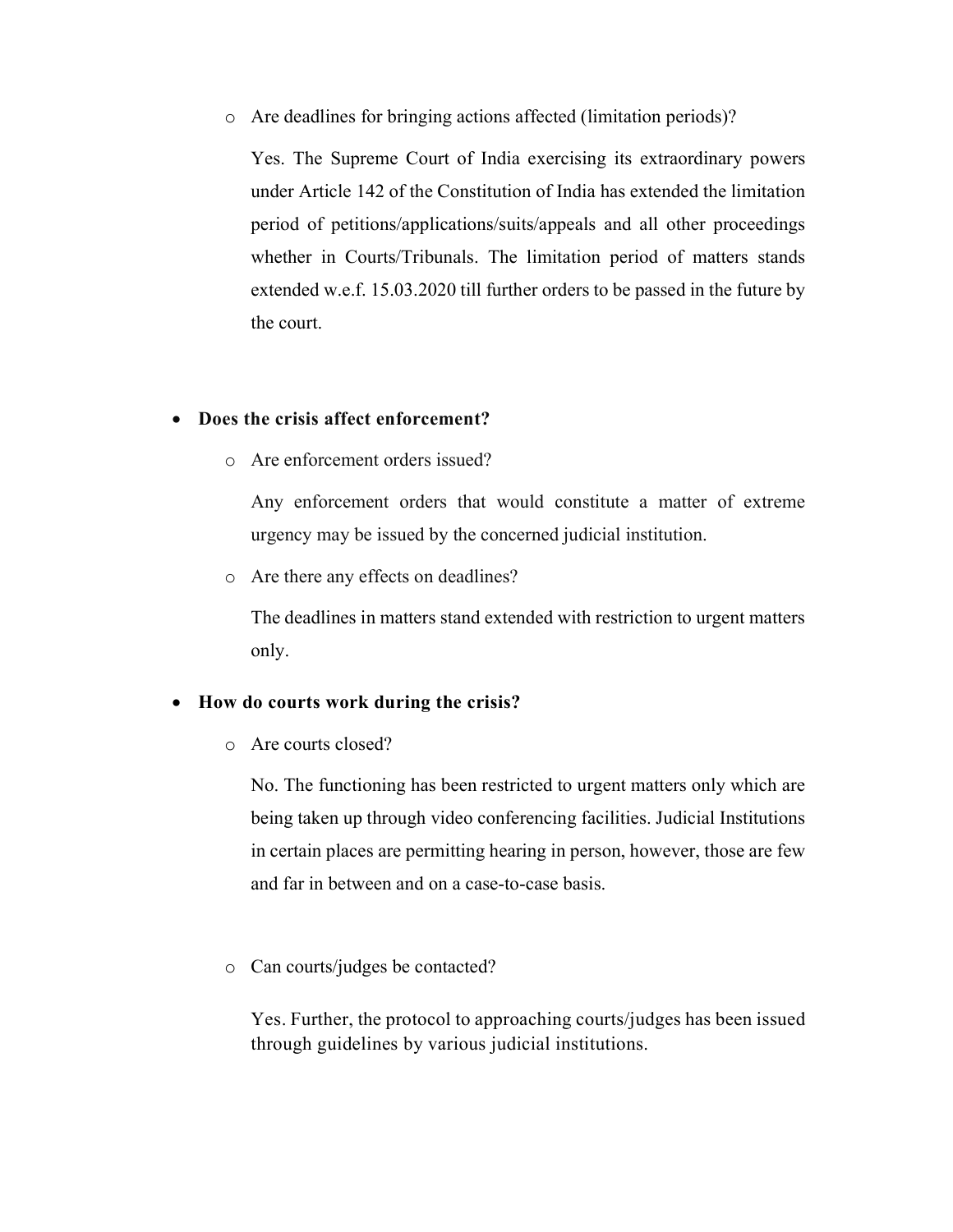o Are documents served?

In India, the service of documents is affected by counsels personally or through the court process. Currently, very limited in-person service of documents is being undertaken. Certain counsels are being able to serve documents over e-mail to opposite counsels where possible.

Further, the judicial institutions have recognized service through alternative means such as Whatsapp, e-mail, etc subject to appropriate permission from the concerned institution.

 How are particularly urgent matters handled, in particular requests for interim measures such as injunctions and freeze orders?

The Parties can approach the concerned judicial institution with a request for urgent hearing and seeking interim measures. Further, while there are no single set of guidelines for determining the urgency in the matter, the same is considered on case to case basis.

Accordingly, the counsels for the parties may file an application seeking a listing of a matter and hearing citing the urgency. The concerned judicial institution may hear the matter if the urgency of the matter is accepted and also grant requisite reliefs based on the facts of the matter.

### How do lawyers work during the crisis?

Given the lockdown imposed by the Government of India and the need for social distancing, lawyers have been working from home. Several law firms have extensively developed Information Technology infrastructure to allow its members to continue rendering legal services from home and ensure that the client's request is met seamlessly. Lawyers have been participating in court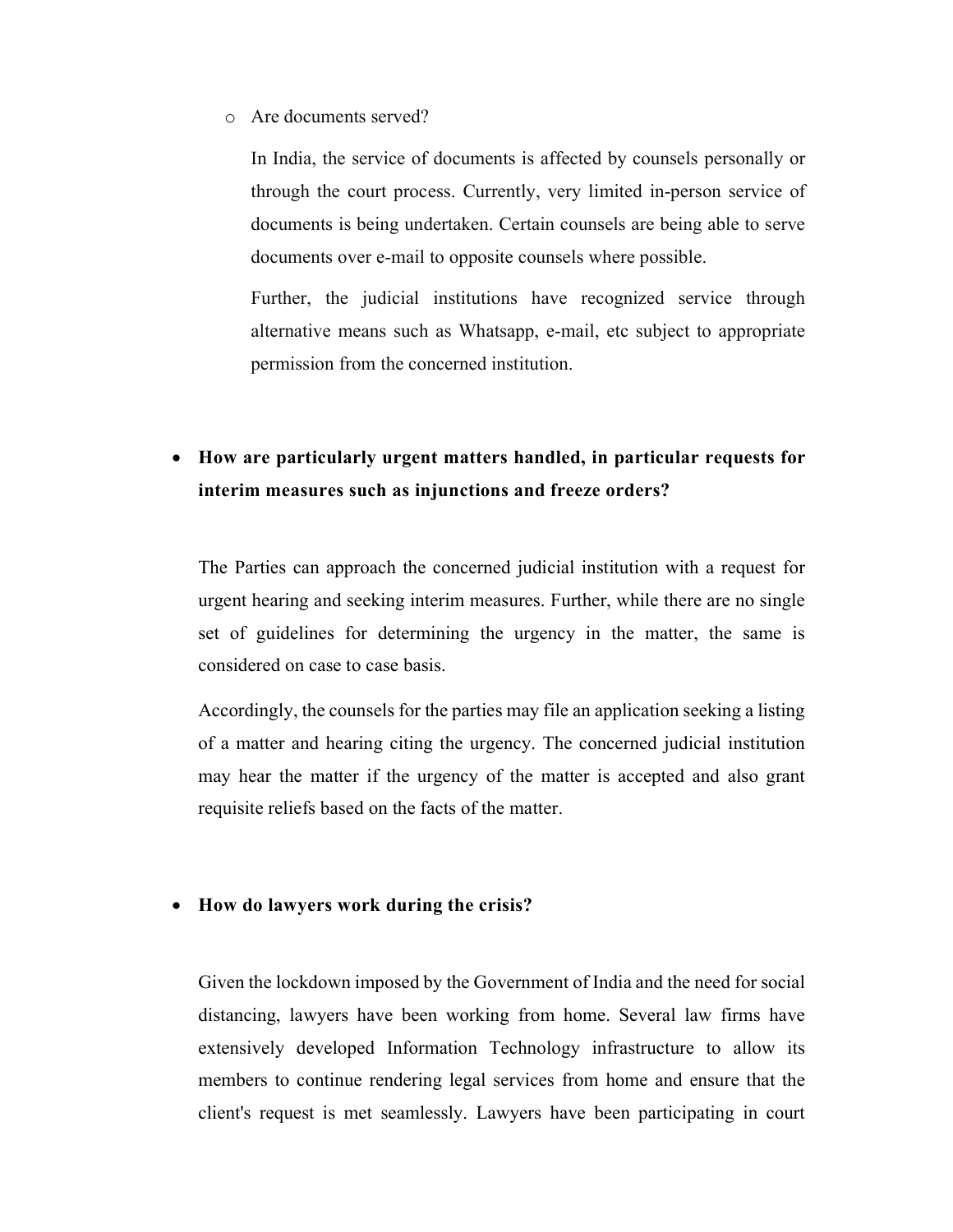hearings through video conference facilities and appearing before courts. Further, there's a thrust by the legal community to develop facilities for Online Dispute Resolution in Judicial Institutions to expand the functioning of the judicial institution beyond hearing of urgent matters.

### How do banks work during the crisis?

Banking institutions continue to function during the pandemic period. Although, the functioning is restricted, and the banks are usually operating with only essential employees. The four essential services including cash deposits and withdrawals, cheque deposits, remittances, and government transactions are being maintained. Further, the banks have been encouraging citizens to utilize net bank services wherever feasible.

### Does the crisis affect insolvency law?

Yes.

The National Company Law Tribunal has adjourned all hearings till 03.05.2020 except where urgency is requested by the parties/counsels.

Further, the Government of India has increased the minimum threshold of default debt for a creditor to approach the National Company Law Tribunal(s) seeking the initiation of the Corporate Insolvency Resolution Process against any corporate Debtor. The minimum threshold has been increased from Rs 1,00,000 (equivalent to 1310 US\$ approx) to Rs 1,00,00,000 (equivalent to 131,000US\$ approx.) w.e.f. 23.03.2020. Further, with the functioning of the National Company Law Tribunal restricted to urgent matters, the ongoing resolution process for corporate debtors has come to a halt.